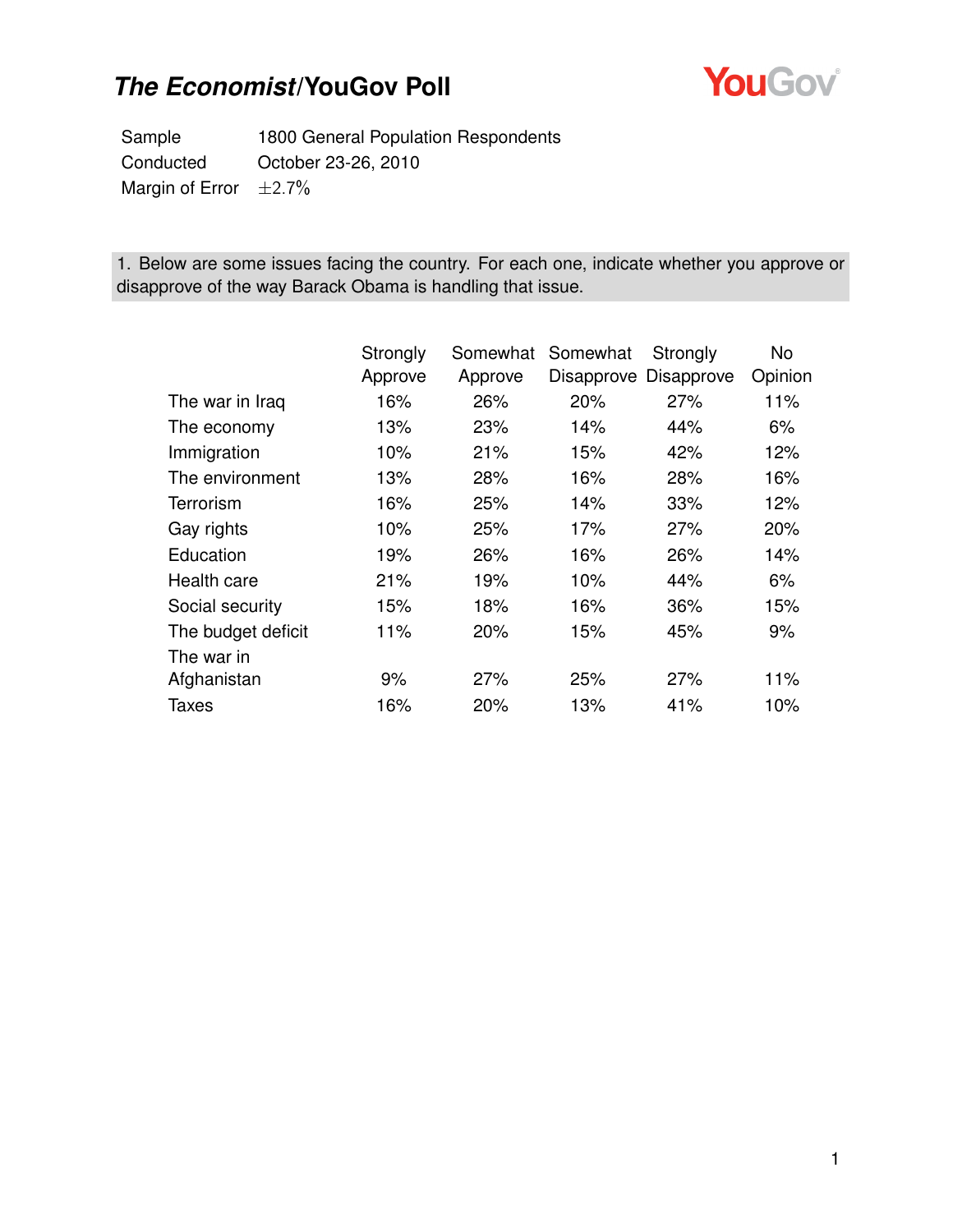

|  |  |  |  |  | 2. How important are the following issues to you? |  |
|--|--|--|--|--|---------------------------------------------------|--|
|--|--|--|--|--|---------------------------------------------------|--|

|                    | Very<br>Important | Somewhat<br>Important | Not Very<br>Important | Unimportant |
|--------------------|-------------------|-----------------------|-----------------------|-------------|
| The war in Iraq    | 39%               | 41%                   | 15%                   | 5%          |
| The economy        | 85%               | 13%                   | $1\%$                 | $1\%$       |
| Immigration        | 51%               | 31%                   | 14%                   | 3%          |
| The environment    | 45%               | 35%                   | 14%                   | 6%          |
| Terrorism          | 58%               | 29%                   | 11%                   | 3%          |
| Gay rights         | 26%               | 28%                   | 26%                   | 20%         |
| Education          | 60%               | $30\%$                | 8%                    | 2%          |
| Health care        | 75%               | 19%                   | 4%                    | $1\%$       |
| Social security    | 63%               | 28%                   | 7%                    | 2%          |
| The budget deficit | 63%               | 29%                   | 7%                    | 2%          |
| The war in         |                   |                       |                       |             |
| Afghanistan        | 43%               | 41%                   | 13%                   | 4%          |
| Taxes              | 65%               | 29%                   | 5%                    | 1%          |

### 3. Which of these is the **most** important issue for you?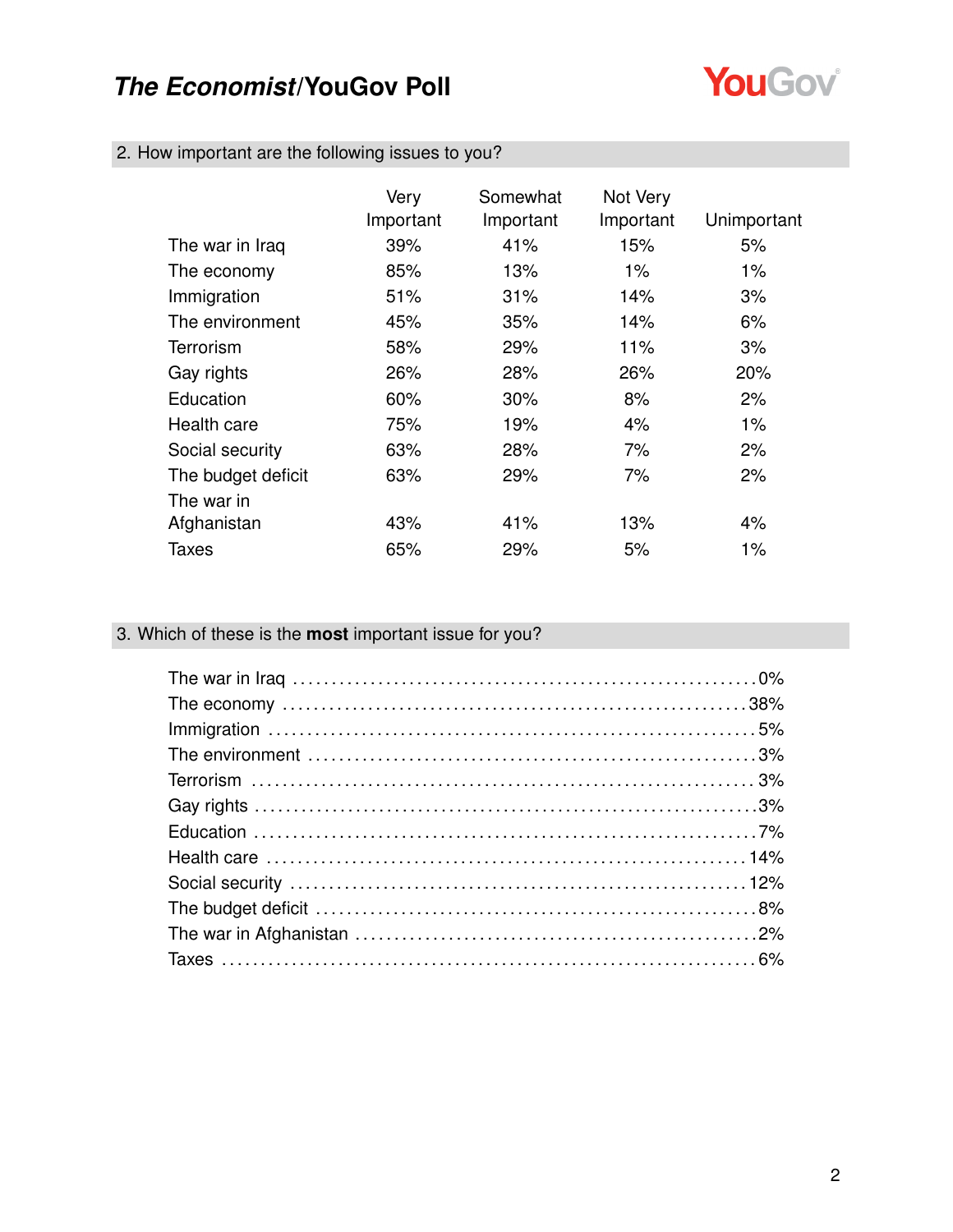

4. Do you approve or disapprove of the way Barack Obama is handling his job as President?

### 5. Would you say Barack Obama is...

### 6. Do you think Barack Obama...

### 7. Regardless of whether you agree with him, do you like Barack Obama as a person?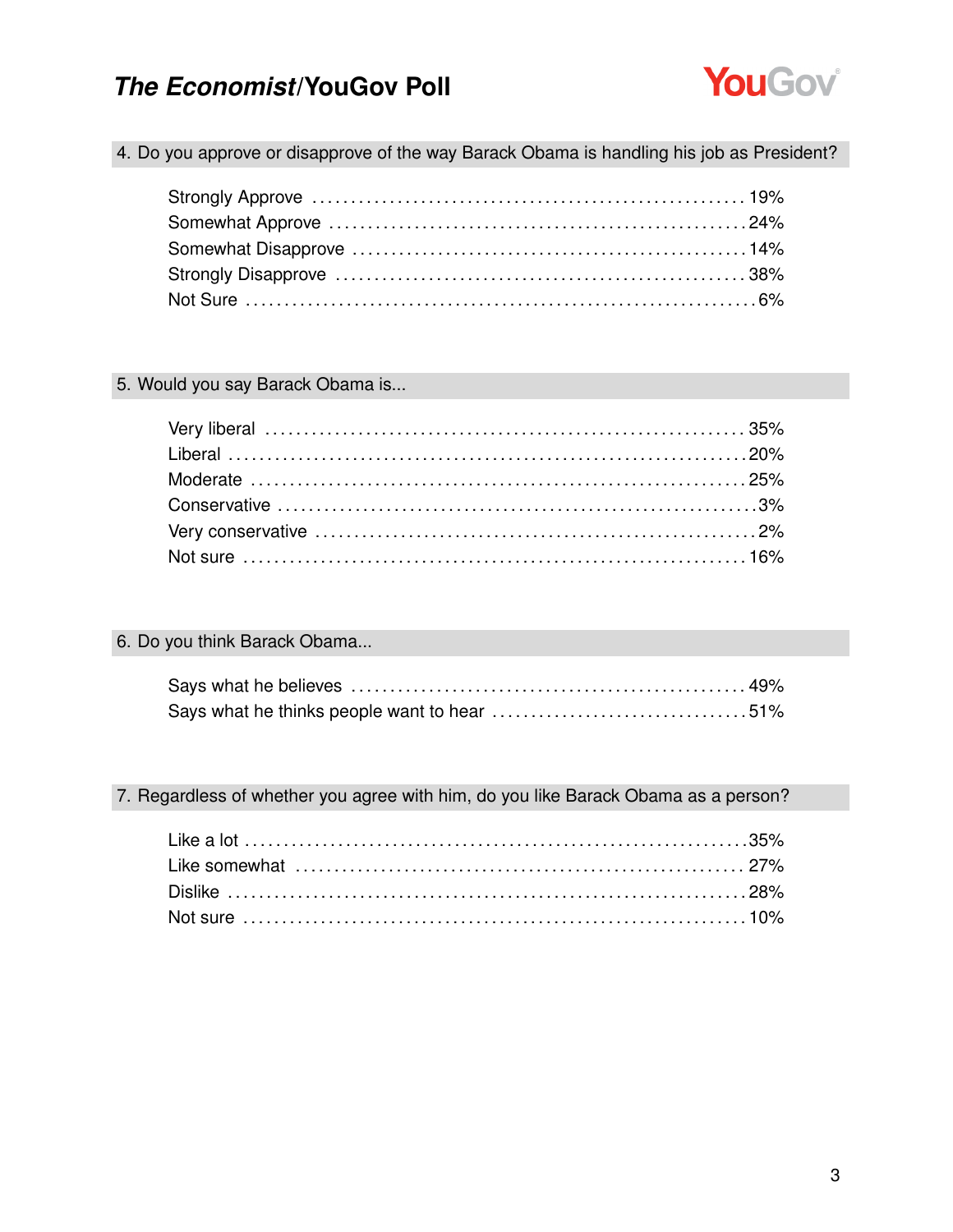

|             | Yes | No Opinion | No  |
|-------------|-----|------------|-----|
| Honest      | 34% | 30%        | 36% |
| Intelligent | 62% | 27%        | 11% |
| Religious   | 18% | 52%        | 30% |
| Inspiring   | 39% | 39%        | 23% |
| Patriotic   | 30% | 38%        | 32% |
| Strong      | 31% | 49%        | 20% |
| <b>Bold</b> | 36% | 50%        | 14% |
| Experienced | 14% | 37%        | 49% |
| Sincere     | 36% | 32%        | 32% |
| Partisan    | 29% | 52%        | 20% |
| Effective   | 21% | 46%        | 33% |
| Unifying    | 18% | 42%        | 40% |
| In Touch    | 24% | 42%        | 33% |
| Realistic   | 28% | 38%        | 33% |
| Decisive    | 25% | 52%        | 23% |

8. Which of these words would you use to describe Barack Obama?

9. Have you discussed this November's elections with any friends or family in the past few days?

|  |  |  | 10. How closely have you been following news about the 2010 congressional elections? |
|--|--|--|--------------------------------------------------------------------------------------|
|--|--|--|--------------------------------------------------------------------------------------|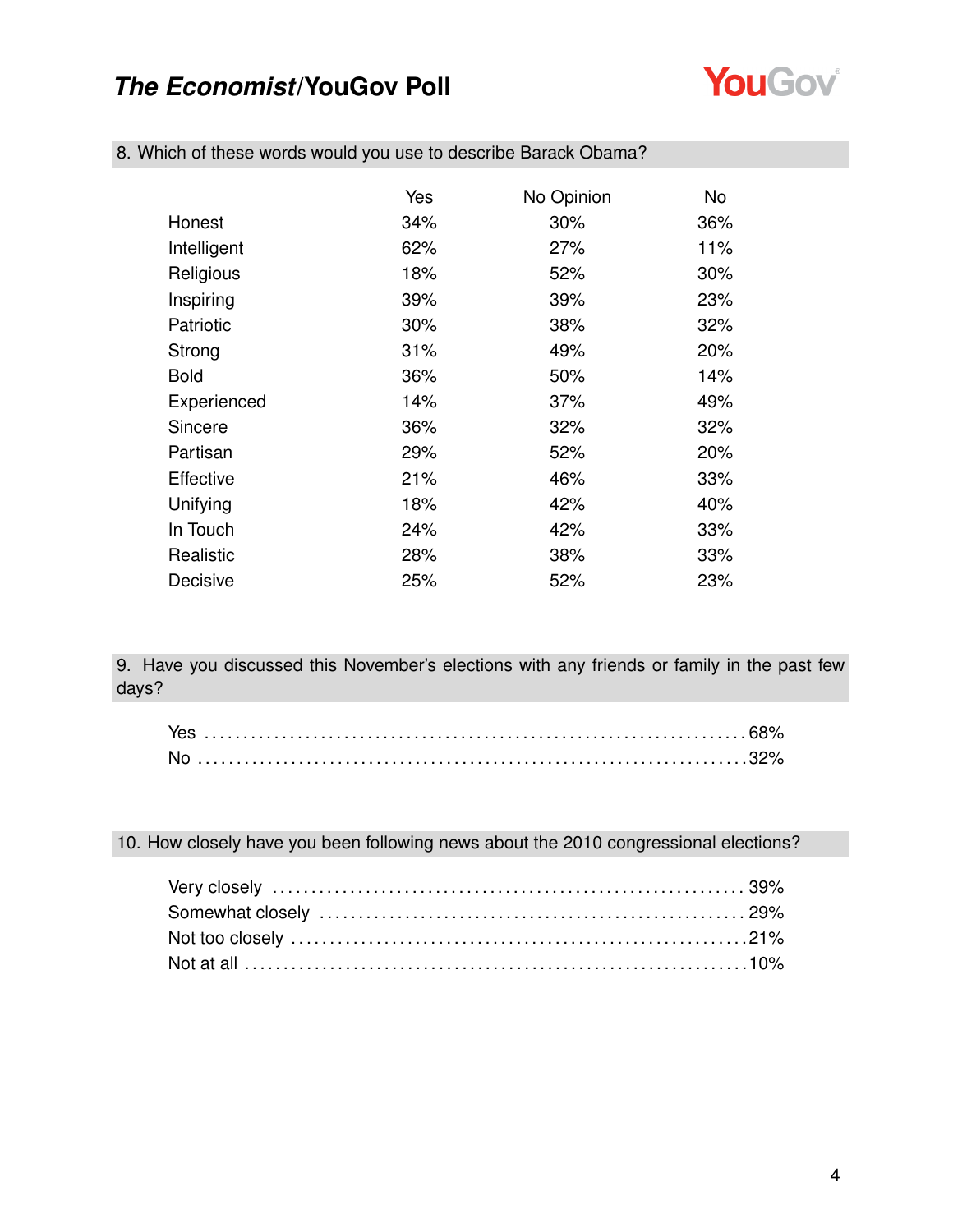

11. Compared to previous elections, are you more or less enthusiastic than usual about voting?

12. If the 2010 elections for U.S. Congress were being held today, who would you vote for in the district where you live?

|                              |     | Lean                                    | Lean  |     |          |
|------------------------------|-----|-----------------------------------------|-------|-----|----------|
|                              |     | Republican Republican Democrat Democrat |       |     | Not Sure |
| <b>Likely Voters</b>         |     |                                         |       |     |          |
| $(N = 778, MOE = \pm 3.4\%)$ | 49% | 3%                                      | $1\%$ | 43% | 3%       |
| All Respondents              | 40% | $4\%$                                   | 4%    | 40% | 12%      |

13. Do you consider your vote in the congressional elections to be a vote for or against President Obama?

14. How will you feel if Republicans take control of the House of Representatives in the upcoming elections?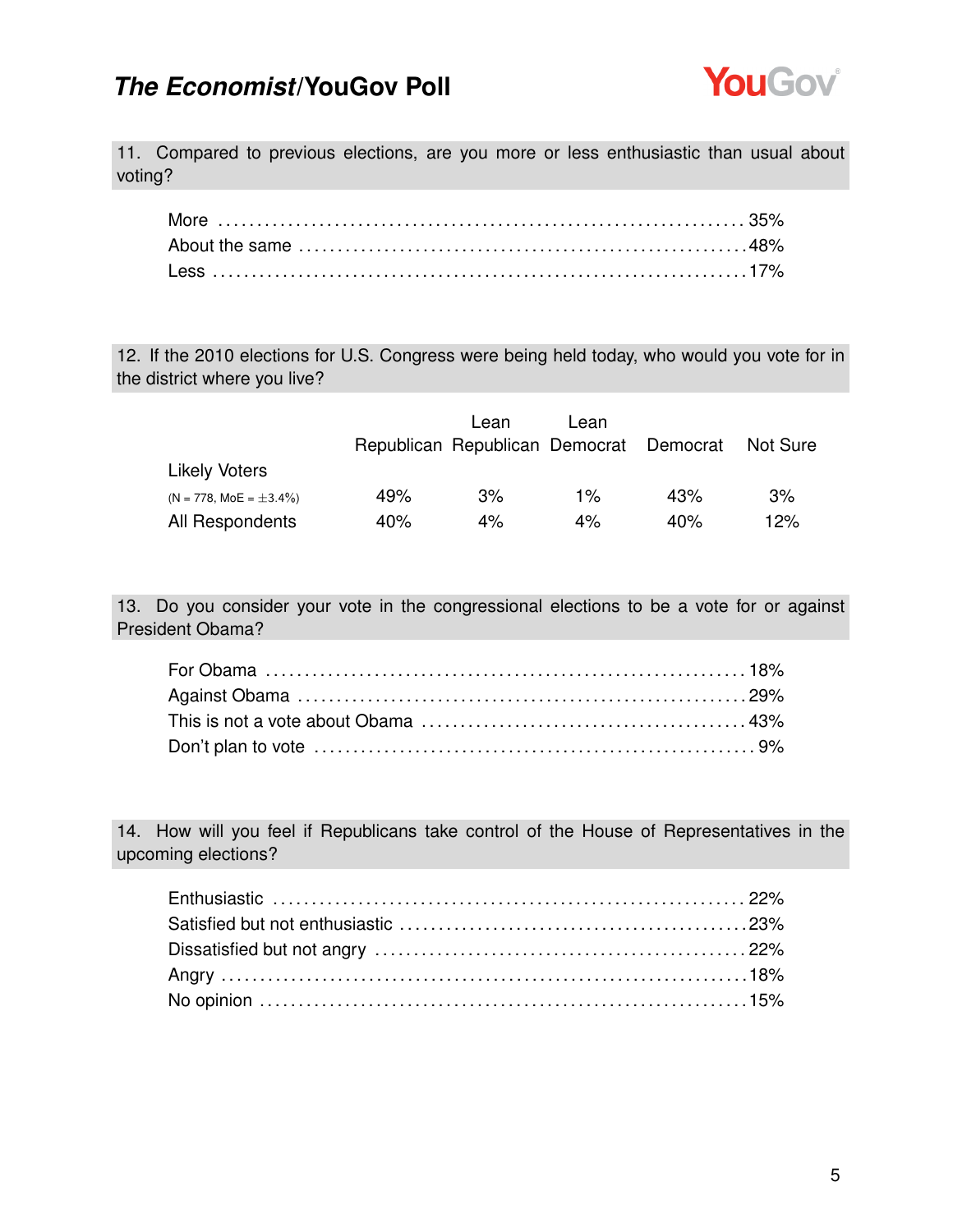

15. What do you think is the likely outcome of the November 2010 congressional elections, regardless of your own personal preference?

16. In general, do you think it is better for the same political party to control both the Congress and the presidency, so they can work together more closely, or do you think it is better to have different political parties controlling the Congress and the presidency to prevent either one from going too far?

| Better for the same party to control Congress and presidency  23%       |  |
|-------------------------------------------------------------------------|--|
| Better for different parties to control Congress and the presidency 43% |  |
|                                                                         |  |

17. If you had to choose, would you rather have a congressperson who...

| Sticks to his or her principles, no matter what. 48% |  |
|------------------------------------------------------|--|

18. If you had to choose, would you rather have a congressperson who...

| Supports policies in line with his or her principles, regardless of how constituents |  |
|--------------------------------------------------------------------------------------|--|
|                                                                                      |  |
| Supports policies that constituents want, regardless of his or her own               |  |
|                                                                                      |  |

19. Do you remember any political ads you have seen on television during this year's election campaign?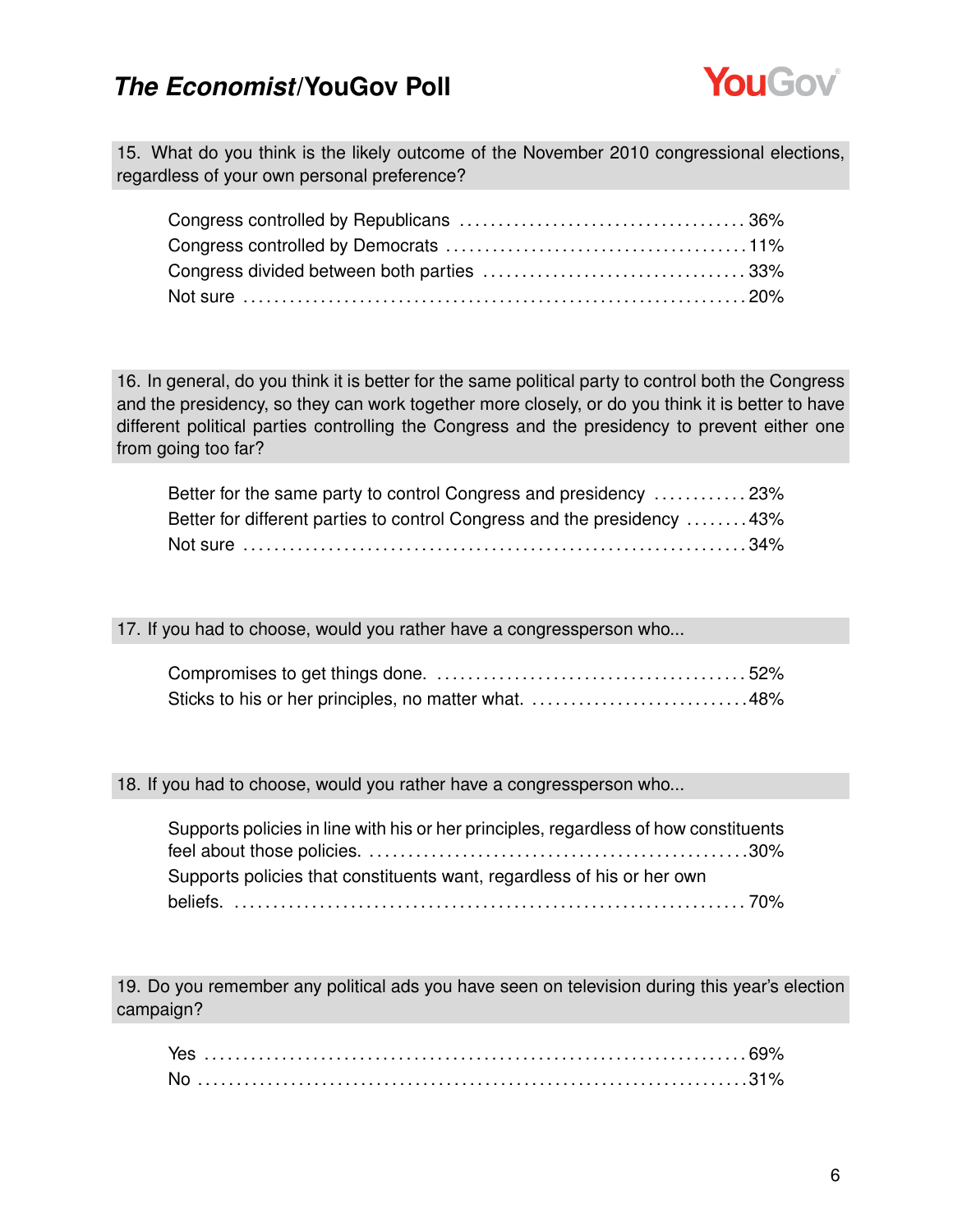

20. Did most of those ads give you reasons to vote for the candidate who paid for them or did most of them attack the other candidate? Asked if respondent saw a political TV ad during election campaign

21. Did most of those television ads during the election campaign give you new information about any of the candidates, or not? Asked if respondent saw a political TV ad during election campaign

22. Did any of the television commercials you saw for a candidate help you in deciding how to vote? Asked if respondent saw a political TV ad during election campaign

23. Overall, do you approve or disapprove of the way that the United States Congress is handling its job?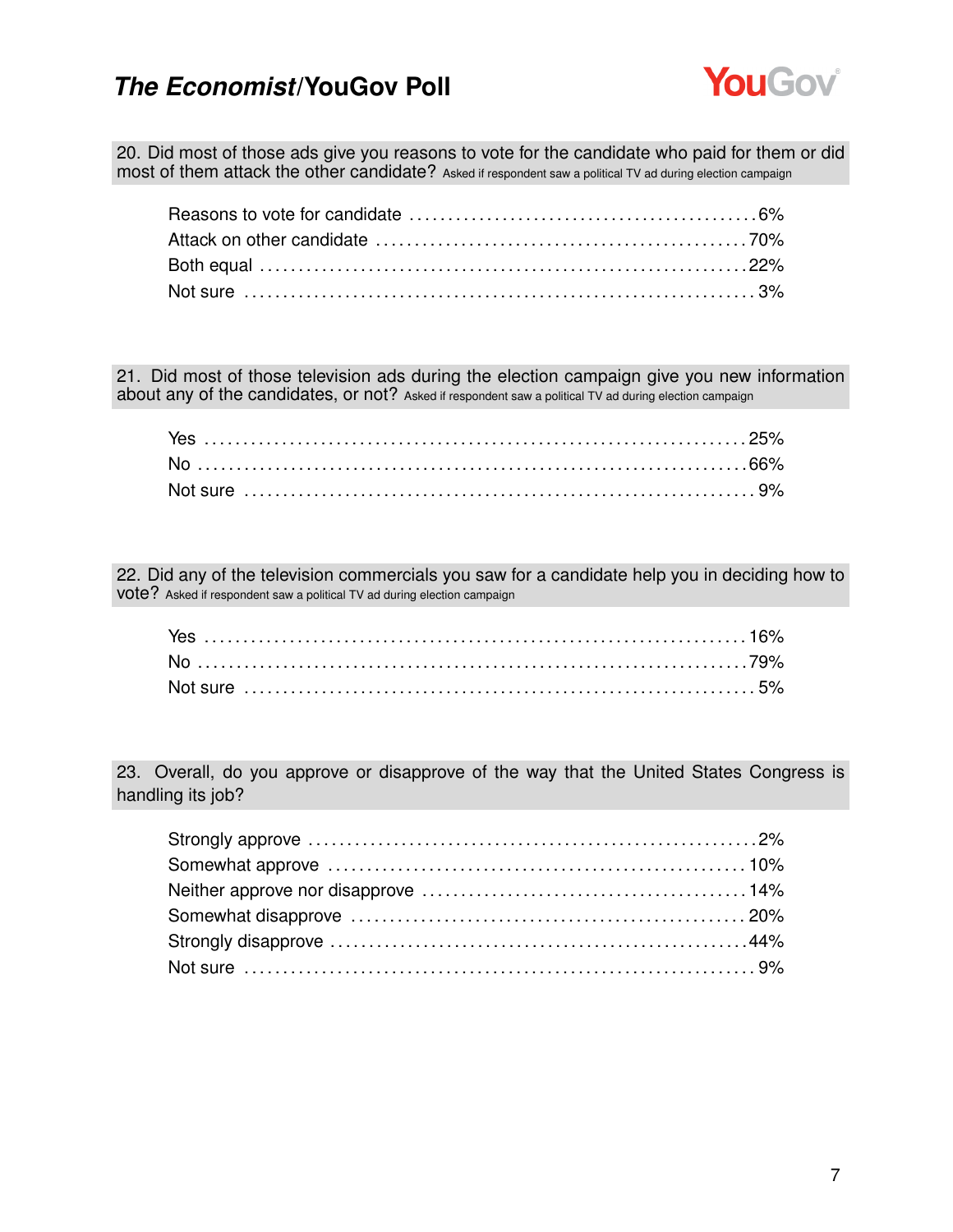

24. Overall, do you approve or disapprove of the way that Republicans in Congress are handling their job?

25. Overall, do you approve or disapprove of the way that Democrats in Congress are handling their job?

### 26. Do you have a favorable or an unfavorable opinion of the following groups?

|                | Very<br>favorable |     | Somewhat Somewhat | Verv<br>favorable unfavorable unfavorable Not sure |     |
|----------------|-------------------|-----|-------------------|----------------------------------------------------|-----|
| The Democratic |                   |     |                   |                                                    |     |
| Party          | 14%               | 26% | 16%               | 34%                                                | 9%  |
| The Republican |                   |     |                   |                                                    |     |
| Party          | 9%                | 29% | 24%               | 28%                                                | 10% |
| The Tea Party  |                   |     |                   |                                                    |     |
| movement       | 20%               | 16% | 9%                | 35%                                                | 20% |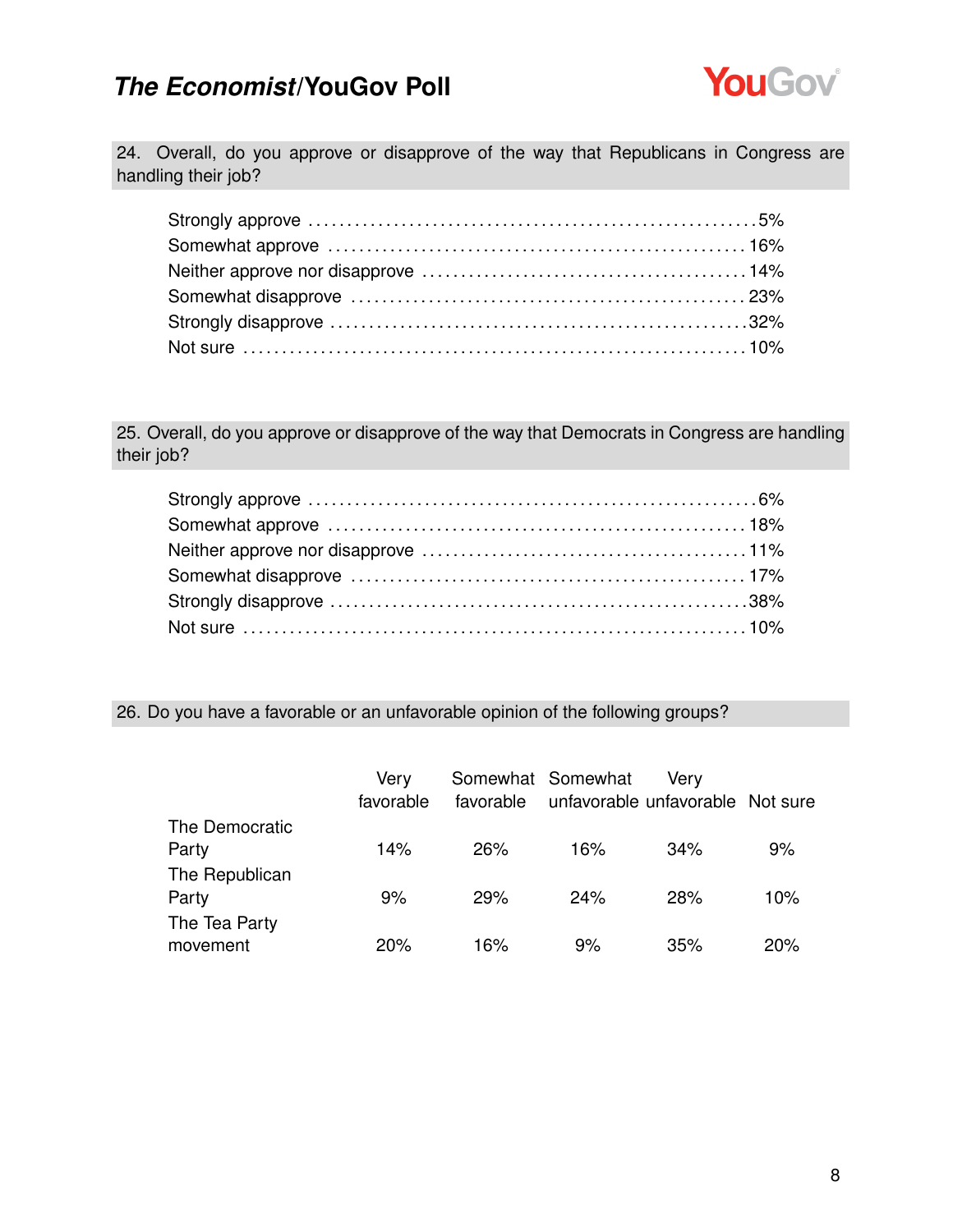

|  | 27. Which party is closer to you on the following issues? |  |  |  |
|--|-----------------------------------------------------------|--|--|--|
|  |                                                           |  |  |  |

|                     | The<br>Democratic<br>Party | The<br>Republican<br>Party | Both the<br>same | Not sure |
|---------------------|----------------------------|----------------------------|------------------|----------|
| Taxes               | 35%                        | 39%                        | 9%               | 17%      |
| Government          |                            |                            |                  |          |
| spending            | 28%                        | 37%                        | 15%              | 20%      |
| Regulating business | 34%                        | 34%                        | 10%              | 22%      |
| The environment     | 39%                        | 26%                        | 13%              | 21%      |
| Immigration         | 29%                        | 37%                        | 14%              | 21%      |
| Gun control         | 28%                        | 42%                        | 9%               | 22%      |
| Abortion            | 38%                        | 31%                        | 10%              | 22%      |
| Gay marriage        | 37%                        | 26%                        | 12%              | 26%      |
| National defense    | 27%                        | 39%                        | 14%              | 20%      |
| The economy         | 34%                        | 38%                        | 10%              | 18%      |
| Terrorism           | 25%                        | 37%                        | 17%              | 20%      |
| <b>Health Care</b>  | 38%                        | 39%                        | 6%               | 17%      |
| Energy policy       | 36%                        | 29%                        | 11%              | 23%      |

### 28. Would you say things in this country today are...

### 29. Overall, do you think the economy is getting better or worse?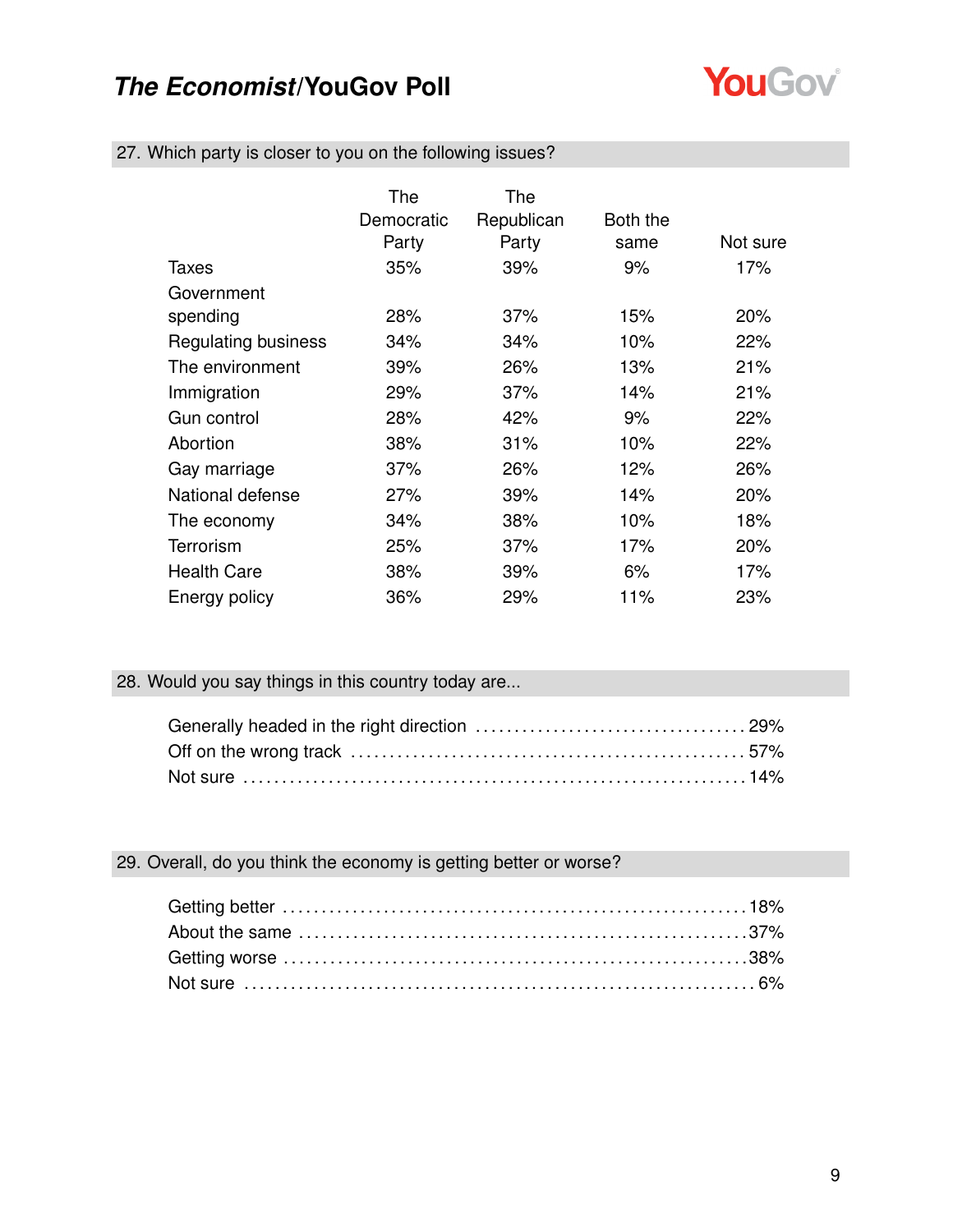

30. Do you think the stock market will be higher or lower 12 months from now?

31. Do you favor increasing taxes on families making over \$250,000 per year?

#### 32. Would you say that you and your family are...

33. How long do you think it will take until the economy has recovered all the ground lost during the recession?

34. In February 2009, Congress passed President Obama's \$787 billion economic stimulus bill. Do you think the stimulus bill has helped the economy?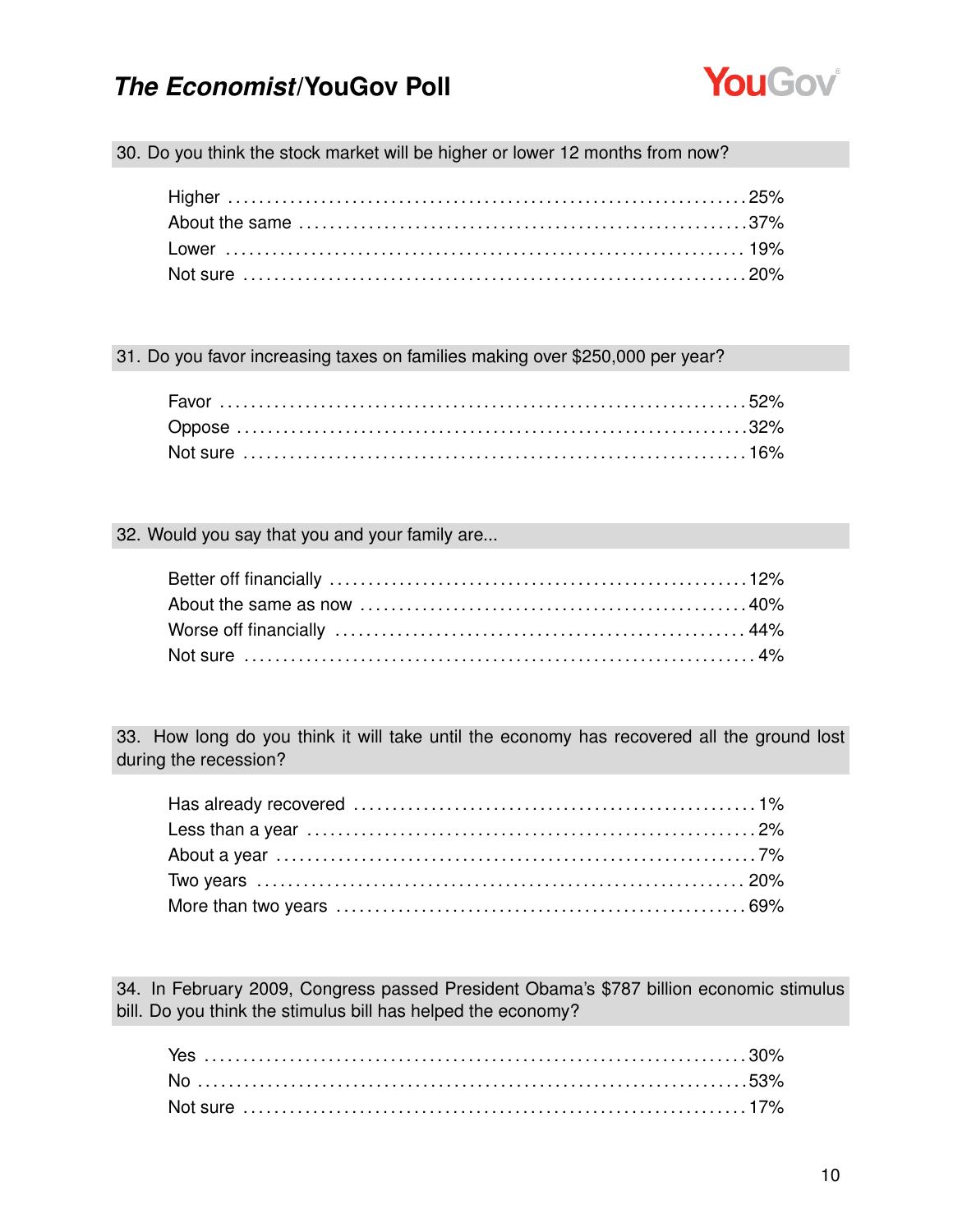

35. Do you think the stimulus bill WILL help the economy? Asked of respondents who are unsure or don't think the stimulus bill has helped the economy

36. From what you know so far, which comes closest to your own view about the economic stimulus package?

| It has already created a substantial number of new jobs in the U.S. 16%          |  |
|----------------------------------------------------------------------------------|--|
| It will create a substantial number of new jobs in the U.S. but hasn't done that |  |
|                                                                                  |  |
| It will not create a substantial number of new jobs. 55%                         |  |

37. Do you think that so far the policies of the Obama Administration have helped or hurt these groups

|                           | Helped | No Effect | Hurt | Not Sure |
|---------------------------|--------|-----------|------|----------|
| The Economy               | 31%    | 12%       | 45%  | 12%      |
| The Stock Market          | 28%    | 22%       | 31%  | 19%      |
| <b>Major Corporations</b> | 28%    | 22%       | 31%  | 18%      |
| Banks and other           |        |           |      |          |
| financial                 |        |           |      |          |
| organizations             | 46%    | 14%       | 25%  | 15%      |
| <b>Labor Unions</b>       | 39%    | 23%       | 12%  | 26%      |
| The Middle Class          | 24%    | 17%       | 47%  | 12%      |
| The Rich                  | 19%    | 37%       | 28%  | 15%      |
| The Poor                  | 31%    | 21%       | 37%  | 11%      |

38. Who do you think is more responsible for the current state of the economy?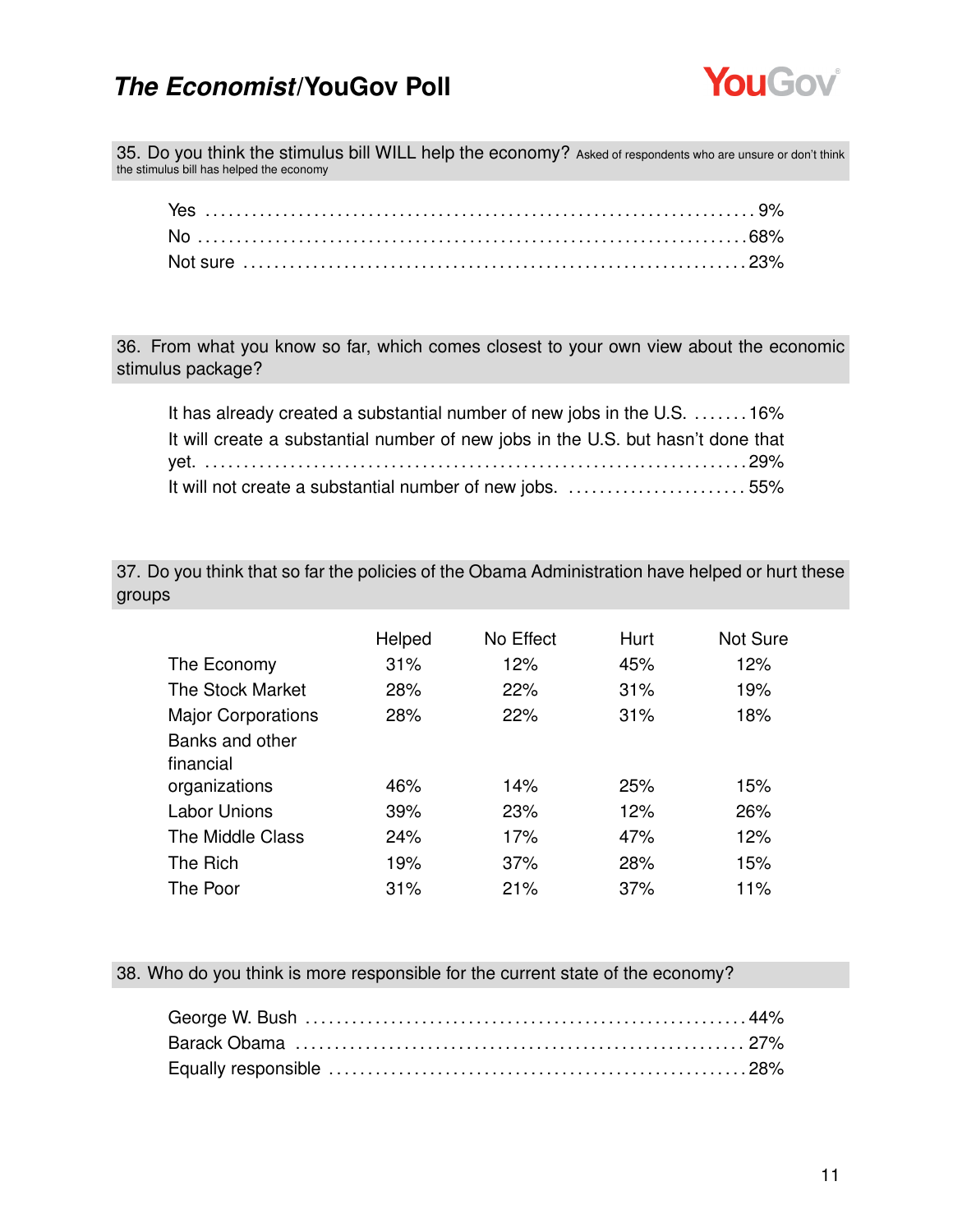

39. Who do you think is more responsible for the current size of the federal budget deficit?

#### 40. How concerned are you about the size of the federal budget deficit?

### 41. When, if ever, do you think the federal budget should be balanced?

42. Do you think financial markets need more or less regulation by the federal government?

### 43. Do you think the problems with banks have been fixed?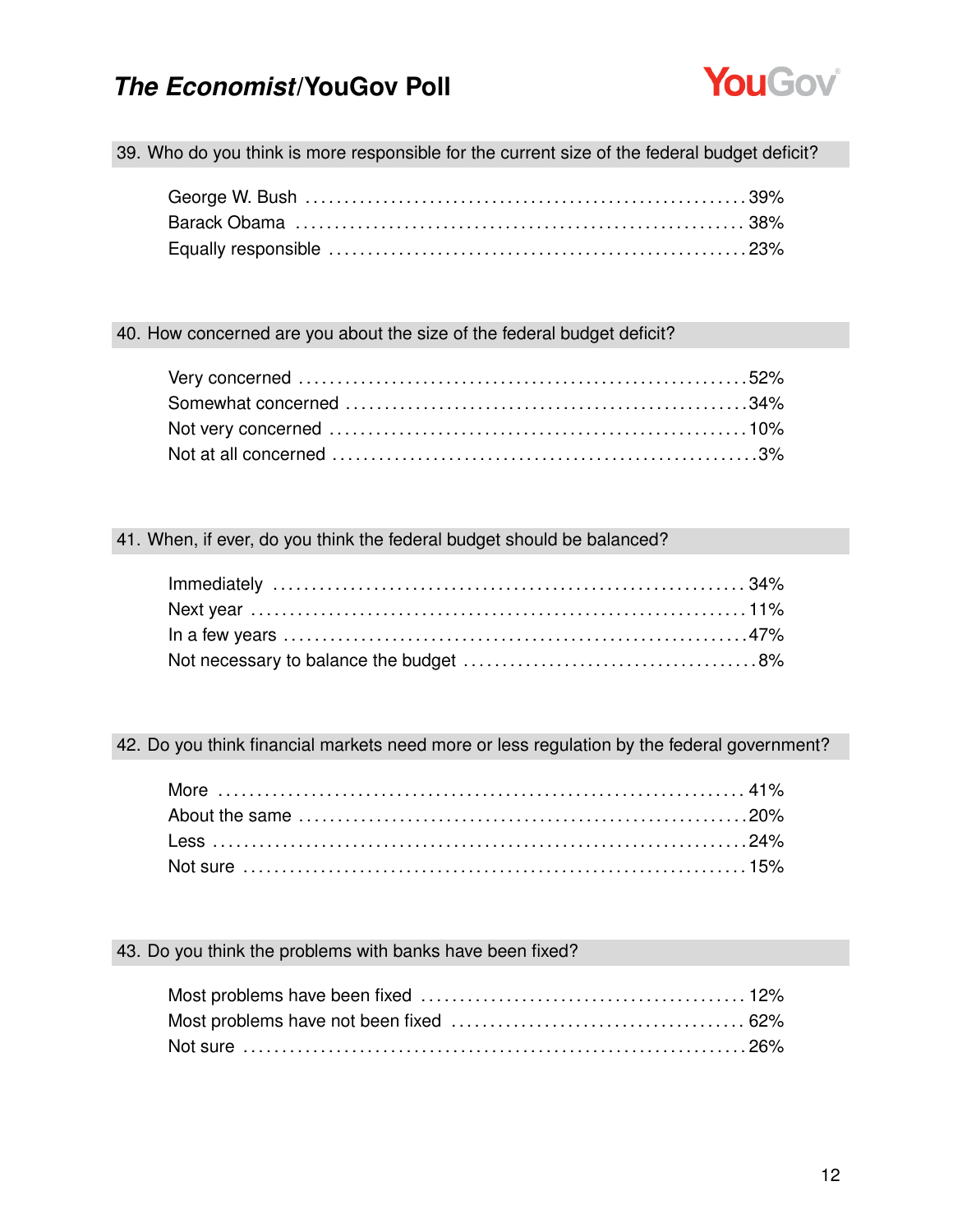

44. How worried are you about losing your job? Asked if respondent is full-, part-, or self-employed

45. If you lost your job, how hard would it be for you to find a new job that paid as much as you are making now? Asked if respondent is full-, part-, or self-employed

| Somewhat hard – It might take a while before I found a job that paid as |  |
|-------------------------------------------------------------------------|--|
|                                                                         |  |
|                                                                         |  |
|                                                                         |  |

#### 46. Six months from now do you think there will be...

47. How happy would you say you are with your current job? Asked if respondent is full-, part-, or self-employed

48. How would you guess your total family income to be six months from now? Asked if respondent is full-, part-, or self-employed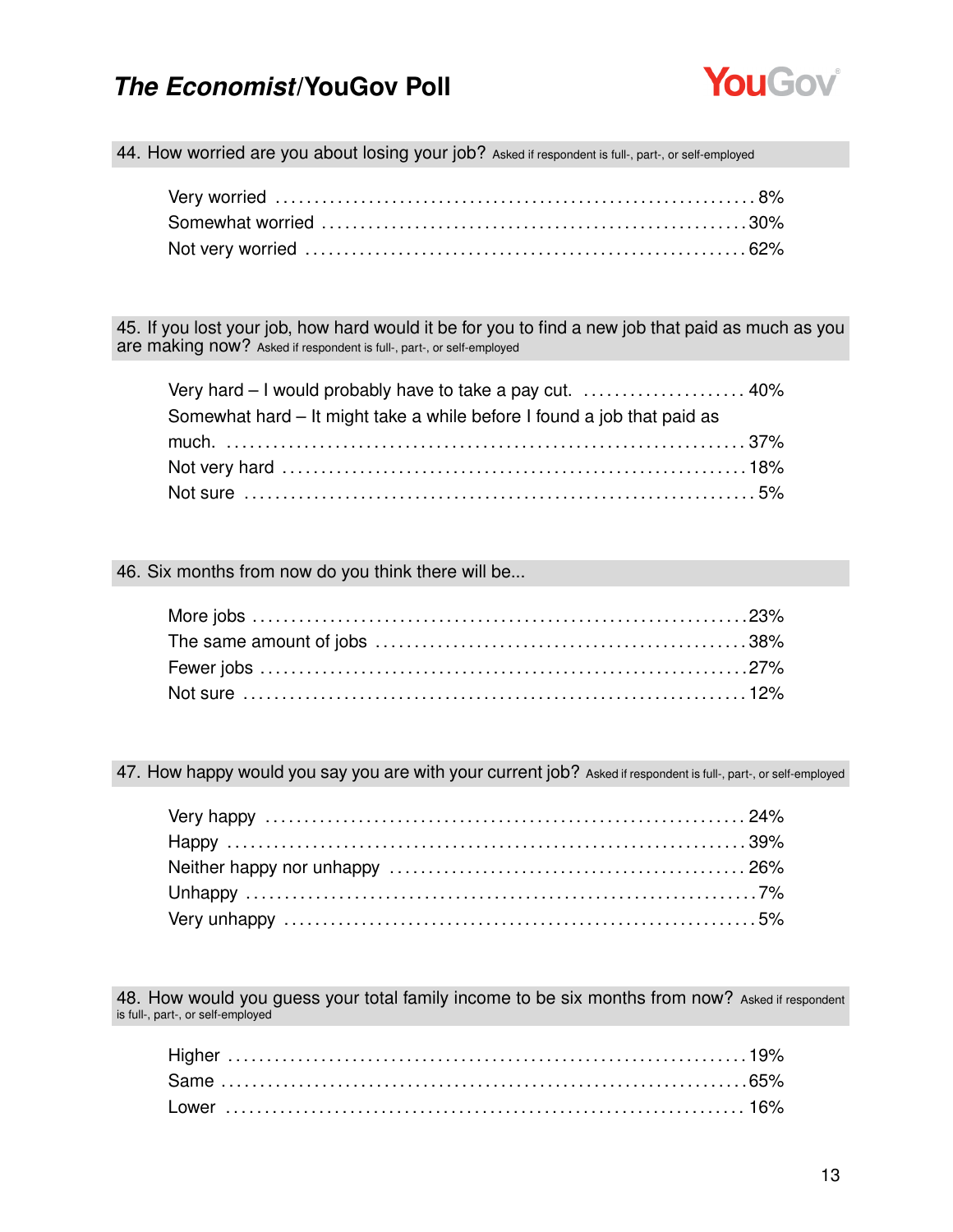

49. If you lost your job, how long would it be before you exhausted your savings? Asked if respondent is full-, part-, or self-employed

| I could last more than a year on my savings 12% |  |
|-------------------------------------------------|--|